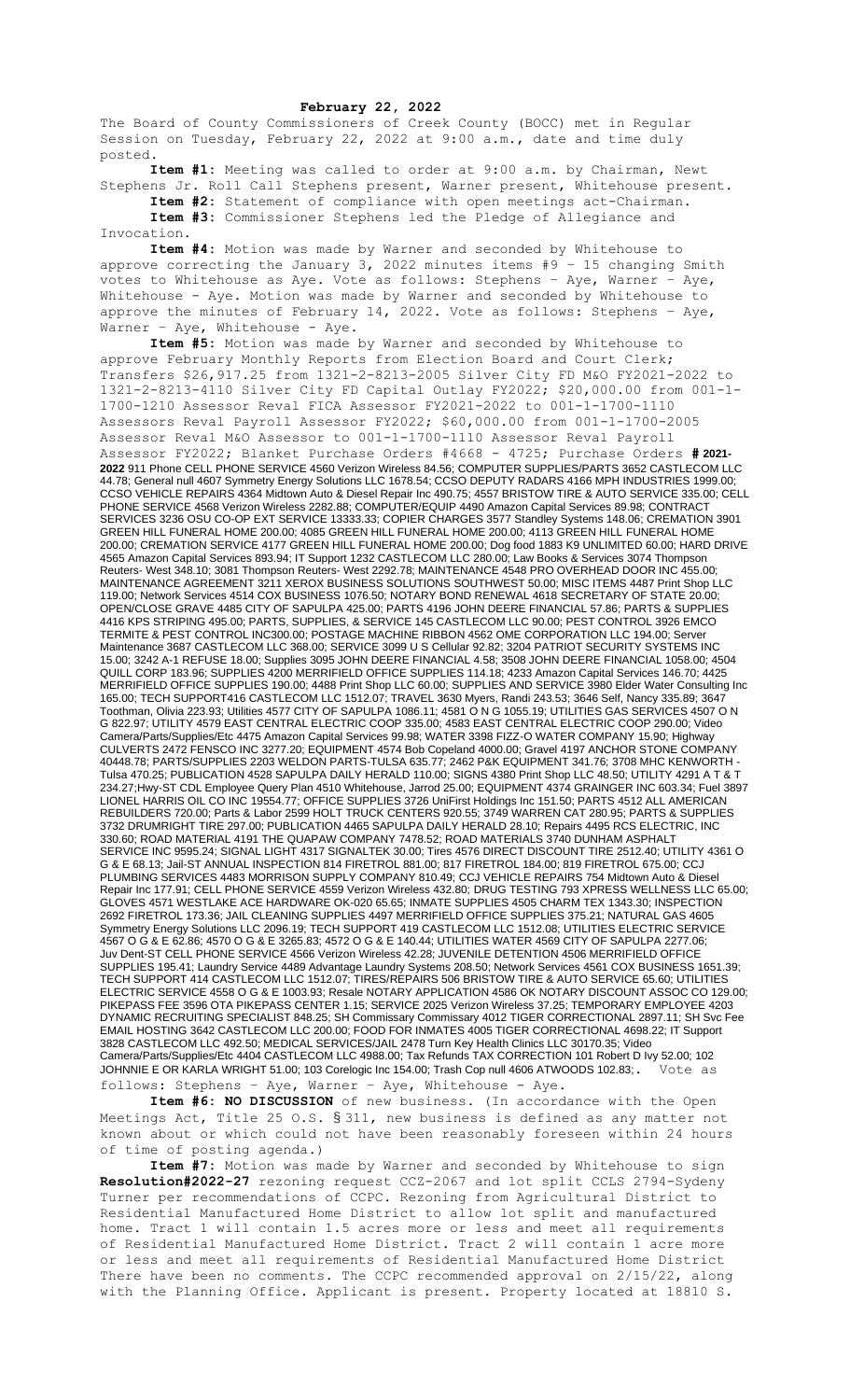337th W. Avenue Bristow, OK.-Wendy Murray, Planner. Murray stated applicant wants to have manufactured home next to parents. Vote as follows: Stephens – Aye, Warner - Aye, Whitehouse - Aye.

**Item #8:** Motion was made by Warner and seconded by Whitehouse to sign **Resolution#2022-28** rezoning request CCZ-2068-Third Son Rev Trust per recommendations of CCPC. Rezoning from Agricultural to Light Residential to allow a single-family dwelling. Tract contains 1 acre more or less and meet all requirements of Light Residential District. This property has never been developed and has had five previous owners. The new owner would like to bring property into county compliance. There have been no comments. The CCPC recommended approval on 2/15/22, along with the Planning Office. Applicant is present. Property located at W. 153rd St. S. Kiefer, OK.-Wendy Murray, Planner. Vote as follows: Stephens – Aye, Warner – Aye, Whitehouse - Aye.

**Item #9:** Motion was made by Warner and seconded by Whitehouse to sign **Resolution#2022-29** rezoning request CCZ-2069-Colten Rhoades per recommendations of CCPC. Rezoning from Agricultural to Commercial District to allow commercial use. Tract contains 1.45 acres more or less and will meet all requirements of Commercial District. In 1975 property was rezoned for a mobile home park. I have researched the files and what information it contained was incomplete. The property has been vacant since 2012 and once had a diesel mechanic shop running out of it for 20 years. The nephew would like to have his gutter cleaning business utilize the property. This will bring the property into county compliance. With my research Murray stated the grandfather did everything correct in the past filings. There have been no comments. The CCPC recommended approval on 2/15/22, along with the Planning Office. Applicant is present. Property located at 6829 Frankoma Road Sapulpa, OK.-Wendy Murray, Planner. Applicant Rhoades stated we would be utilizing the property for storage of our gutter cleaning business. Vote as follows: Stephens – Aye, Warner – Aye, Whitehouse - Aye.

**Item #10:** Motion was made by Warner and seconded by Whitehouse to allow a continuance on rezoning request CCZ-2066 AAB Engineering requests approval of rezoning from Agricultural District to Light Residential District to allow a single-family dwelling subdivision, "Rustling Oaks Estates", located at S. 129<sup>th</sup> W. Avenue and W. 71<sup>st</sup> St. S. Sapulpa, until 4-4-22 to address concerns brought by the Planning meeting and the TAC meeting. Murray spoke to the Board this is a 65-acre track that would be extending the zoning of Rustling Oaks Subdivision II totaling 116.66 total acres. Containing 141 lots, 10 blocks and three reserves. It would have multiple entrances. 18 lots would have road frontage requiring curb and guttering. At the 2/15/22 Planning meeting several concerns from neighbors were stated water service, waste water and increased traffic. The CCPC denied request on 2/15/22. The Representative is here today to speak to the Board. Jason Mohler, Engineer for Rustling Oaks spoke to the Board. There were several concerns/issues stated at the Planning Commission, we need time to do some research, I ask for a continuance of one month to do this research. There was discussion of the 45-day maximum allowance per statue. We want to diligently address the concerns and are flexible to make whatever work stated Mohler. There was discussion of the process of notifying the neighbors, reposting the signage and working to stay within statue time requirement. Murray asked that the cost of notifications and sign be paid by applicant, Mohler agreed. Stephens stated that some of these concerns were addressed in the TAC meeting. We have more problems than just the road congestion. We have water infrastructure issues with the water and this could create an issue for first responders fighting fire and the water pressure of other residents. How this will be affected or handled is my biggest concern. We have to look at the other hazards that this could create as well. The Water Department through that red flag out during the TAC meeting, so some issues were known about prior to meeting. Mohler stated they will work with the water department and see what can be done with the traffic issues, this is beyond the plat. Stephens went through Moore's options of withdrawing and starting over addressing concerns, this gives you more time to do your research. If the Board denies the request you have to wait one year, before a new request can be made. Mohler stated they would like to stick with the continuance and work on addressing the current concerns and come back to the 4/4/22 meeting with possible answers, at this time. Vote as follows: Stephens – Aye, Warner – Aye, Whitehouse - Aye.

**Item #11:** Discussion and possible action to consider case CCPP-2021- 03; Applicant, AAB Engineering, requests approval of preliminary plat for a subdivision, "Rustling Oakes Estates", containing approximately 141 lots, 10 blocks, and 3 reserves on 116.66 acres m/l located at S. 129th W. Avenue and W. 71<sup>st</sup> St. S. in Sapulpa. This item was addressed along with Item #10 allowing a continuance until 4/4/22.

**Item #12:** Motion was made by Warner and seconded by Whitehouse to sign **Resolution#2022-30** correcting Resolution#2021-166-Dwight Wollenschager, which contained a typo in the legal description. Wendy Murray, Planner stated that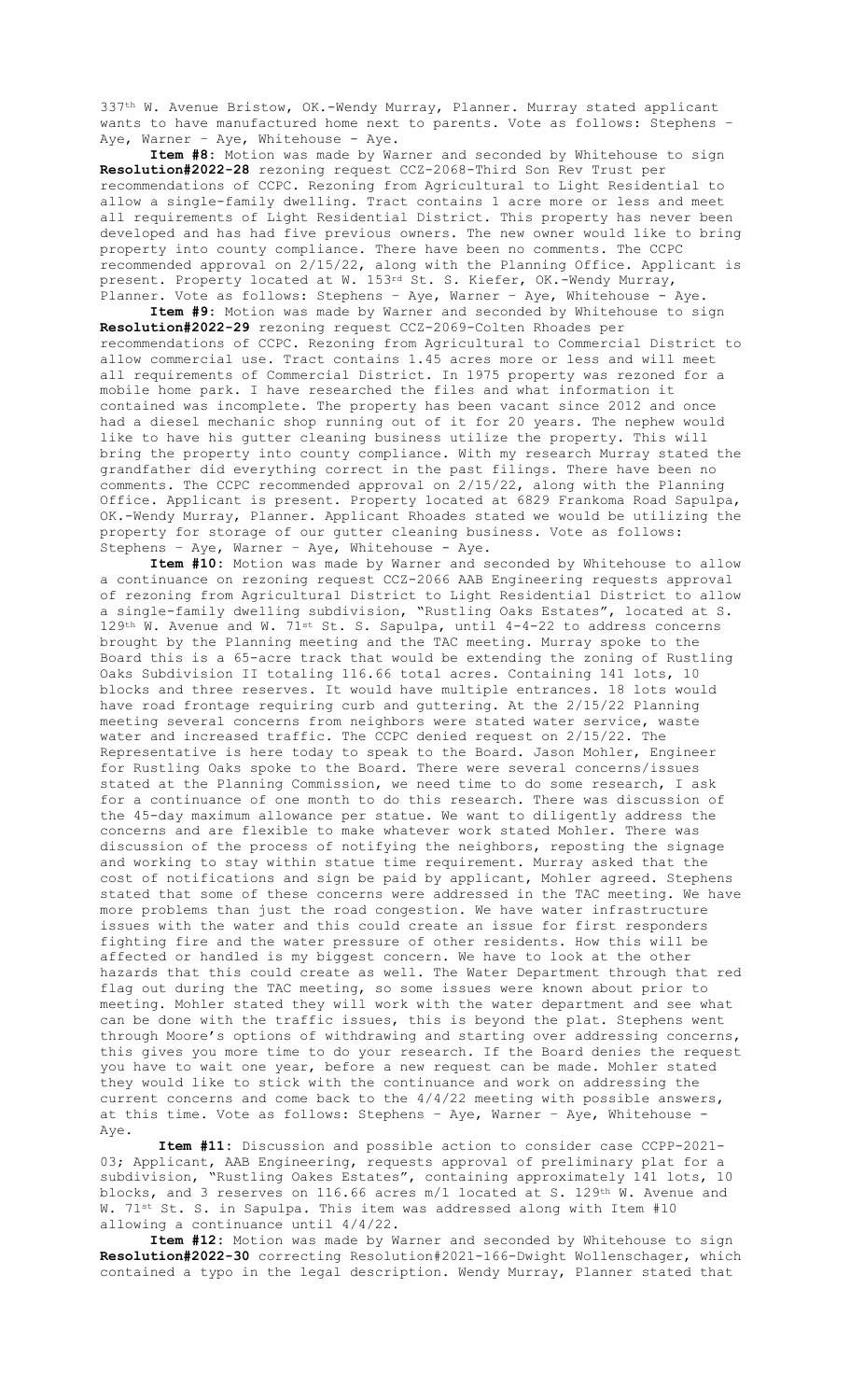the surveyor had made an error in the legal description. Vote as follows: Stephens – Aye, Warner – Aye, Whitehouse - Aye.

**Item #13:** Motion was made by Stephens and seconded by Warner to approve BKL Engineers Architects to design a partial roof replacement for the Creek County Courthouse and provide general bid specs and to be paid out of the Use Tax Account. Stephens spoke to the Board about the current and on-going issues with the Courthouse roof. We have had leaks that we have patched and patched. We are at a point where it just needs to be replaced the cooper roof just has too many issues. Glen Musser, Project Manager has been working with BKL on options. Stephens advised the Board on the mold issue that we had last week with the fourth floor. The restoration company has come out and taken care of that issue, but if we do not fix the roof, we will continue to have other problems. The design cost estimate is \$23,900.00 for BKL to put together. The Board had further discussion of possible cost of roof replacement, we have about 5,000 sq ft of roof to replace. Musser stated a standard sheet of metal is roughly \$515.00, this price has doubled over the last year and a half. We currently have issues on the 4<sup>th</sup> floor and Law Library. We have an air quality test scheduled today to ease minds that there is no mold issue throughout the building. There was further discussion of what type of roof that needs to be placed on the courthouse. The current roof was built in late 1970. Stephens stated this is something we cannot ignore and needs to be replaced; I suggest that we utilize the Use Tax Account to get this project done. Vote as follows: Stephens – Aye, Warner – Aye, Whitehouse - Aye.

**Item #14:** Motion was made by Stephens and seconded by Whitehouse to sign Proclamation for Creek County Farm Bureau Week for February 21 through 25, 2022. Vote as follows: Stephens – Aye, Warner – Aye, Whitehouse - Aye.

**Item #15:** Motion was made by Whitehouse and seconded by Stephens to accept **Bid#22-4 One or More, New or Used Dump Truck** and award to Bruckner's Truck & Equipment for a 2015 Mac Day Cab VIN#1M1AN09Y2FM021268 in the amount of \$85,900.00. Whitehouse stated he has already looked at the truck and it is a good price and good truck. There was discussion of this bid being one or more, does it state they have another truck available. Whitehouse stated this was the only one stated by vendor. Vote as follows: Stephens – Aye, Warner – Aye, Whitehouse - Aye.

**Item #16:** Motion was made by Stephens and seconded by Warner to let for **Bid#22-5 One or More New or Used Service Truck for Creek County** to be opened  $3/7/22$ . Vote as follows: Stephens - Aye, Warner - Aye, Whitehouse - Aye. **Item #17:** Motion was Warner and seconded by Whitehouse to let for

**Bid#22-6 One or More Self-Contained High-Pressure Water and Foam Fire suppression Systems for Creek County** to be opened 3/7/22. The Board discussed the County operating the unit to assist in fires. Stephens stated he has already told Emergency Management they would have to start carrying Bunker Gear in their trucks to assist with fires, if needed. We would provide the training for Emergency Management and they would maintain the liability and upkeep of equipment. There was further discussion of what the equipment to aide in and the benefits for the county. Vote as follows: Stephens – Aye, Warner - Aye, Whitehouse - Aye.

**Item #18:** Motion was made by Stephens and seconded by Whitehouse to sign **Resolution#2022-31** surplussing fourteen various black office chairs and HP W2072A Monitor Serial #CNC348Q4LC, HP LA2205WG Monitor Serial #3CQ221B2L7, Acer LCD Monitor Serial #24100754785, HP LE2201W Monitor Serial # CNK93504LV, and HP LE22001W Monitor for the County Clerk's Office and **Resolution#2022-31A** disposing of the same to be transferred to Kellyville Fire Department. Vote as follows: Stephens – Aye, Warner – Aye, Whitehouse - Aye.

**Item #19:** Motion was made by Warner and seconded by Whitehouse to approve Utility Permit from Oklahoma Natural Gas Company per County Specs for natural gas pipeline, by boring, size of line 34", to cross W. 81st St. S. approximately 2.39 miles N. & 1.48 miles W. of US-44 & SH-97, further described as 530' W. of the S.E. corner of Section 9, T18N, R11E and the N.E. corner of Section 16, T18N, R11E in District #2. Vote as follows: Stephens – Aye, Warner - Aye, Whitehouse - Aye.

**Item #20:** Discussion and possible action regarding the American Recovery Plan 2021 funds directed to Creek County by the federal government. **(1) DISCUSSION ONLY/NO ACTION** to consider using ARPA Funds on road and bridge projects. Stephens stated he has confirmed with Pete that since the funds are under general revenue replacement there are no regulations that have to be met, as long as we are doing our smaller crossings. Now, if we do any over 20', there will be some regulations that have to be done. I am still reviewing the final contract and will send out to the Board once it is executed. Then you can start working on designs, I think we will be moving forward here pretty quickly on projects. **(2)** Motion was made by Warner and seconded by Whitehouse to approve the use of ARPA Capital Outlay Funds to purchase an Ultra High-Pressure Skid Unit for a UTV from EJ Metals LLC, in the amount not to exceed \$17,440.00 and approving the transfer \$17,440.00 from 1566-1-2000-1110 ARPA 2021 Salary Commissioners FY2021-2022 to 1566-1-